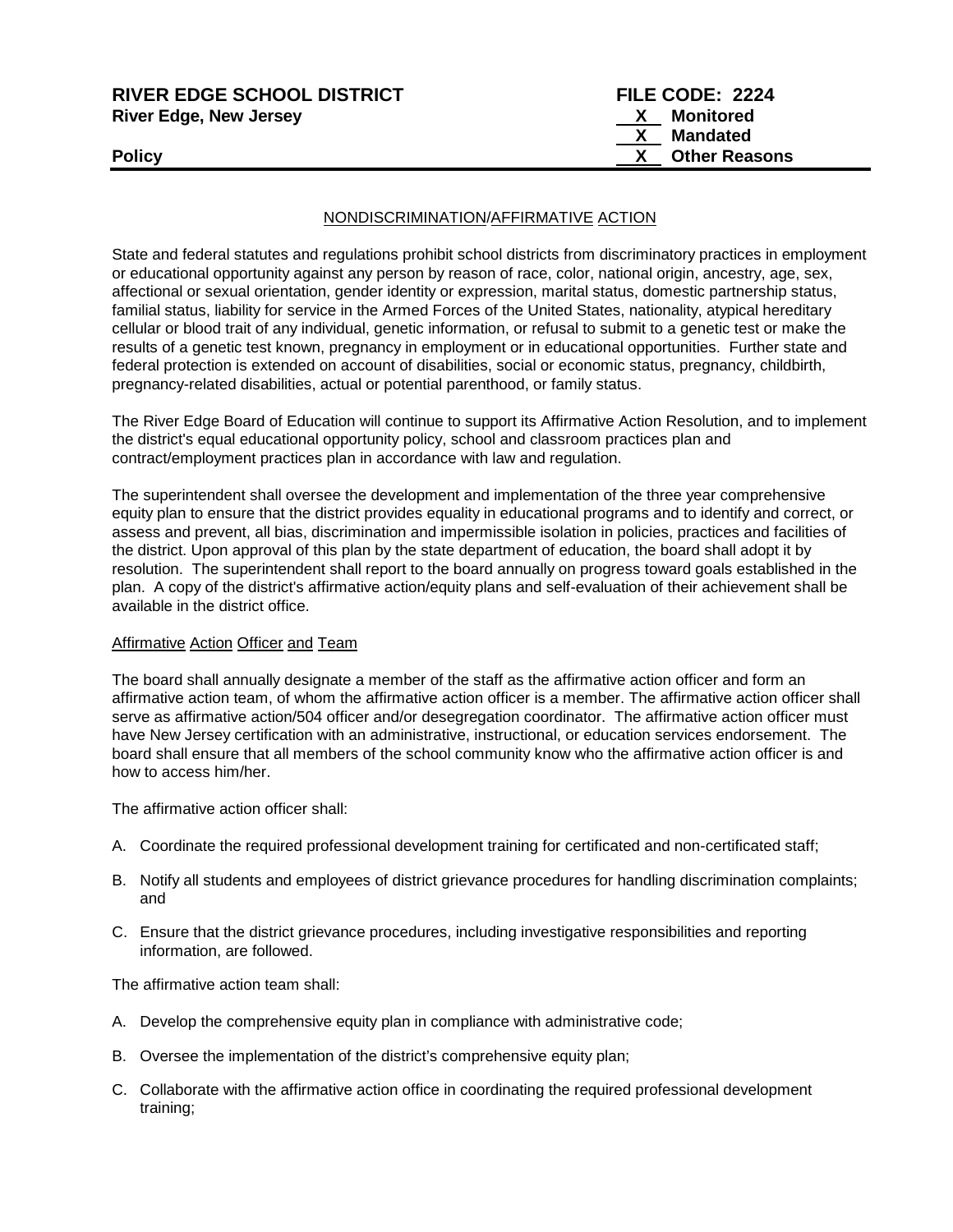## File Code: 2224

## NONDISCRIMINATION/AFFIRMATIVE ACTION (continued)

- D. Monitor the implementation of the comprehensive equity plan; and
- E. Conduct the annual district internal monitoring to ensure continuing compliance with state and federal law and code governing educational equity.

## Comprehensive Equity Plan

The board directs the affirmative action team to develop a comprehensive equity plan once every three years. The comprehensive equity plan shall identify and correct all discriminatory and inequitable educational and hiring policies, patterns, programs, and practices affecting its facilities, programs, students, and staff.

Prior to developing the comprehensive equity plan, the district's needs for achieving equity and equality in educational programs shall be assessed. The purpose of the needs assessment is to identify and eliminate discriminatory practices and other barriers to achieving equity in educational programs.

- A. The needs assessment shall include an analysis of:
	- 1. Student performance data such as National Assessment of Educational Progress and State assessment results;
	- 2. Preschool through grade 6 promotion/retention data;
	- 3. Preschool through grade 6 completion rates;
	- 4. Re-examination and re-evaluation of classification and placement of students in special education programs if there is over representation within certain groups;
	- 5. Staffing practices;
	- 6. Student demographic and behavioral data;
	- 7. Quality of program data; and
	- 8. Stakeholder satisfaction data.
- B. The comprehensive equity plan shall address:
	- 1. Professional development;
	- 2. Equality in school and classroom practices;
	- 3. Equality in employment and contract practices.
- C. The comprehensive equity plan shall include:
	- 1. An assessment of the school district's needs for achieving equity in educational programs. The assessment shall include staffing practices, quality-of-program data, stakeholder-satisfaction data, and student assessment and behavioral data disaggregated by gender, race, ethnicity, limited English proficiency, special education, migrant, date of enrollment, student suspension, expulsion, child study team referrals, preschool through grade 6 promotion/retention data, preschool through grade 6 completion rates, and re-examination and re-evaluation of classification and placement of students in special education programs if there is overrepresentation within certain group;
	- 2. A description of how other Federal, State, and school district policies, programs, and practices are aligned to the comprehensive equity plan;
	- 3. Progress targets for closing the achievement gap;
	- 4. Professional development targets regarding the knowledge and skills needed to provide a thorough and efficient education as defined by the New Jersey Student Learning Standards, differentiated instruction, and formative assessments aligned to the New Jersey Student Learning Standards and high expectations for teaching and learning; and
	- 5. Annual targets that address school district needs in equity in school and classroom practices and are aligned to professional development targets.

The comprehensive equity plan shall include goals, objectives, timelines, and benchmarks for measuring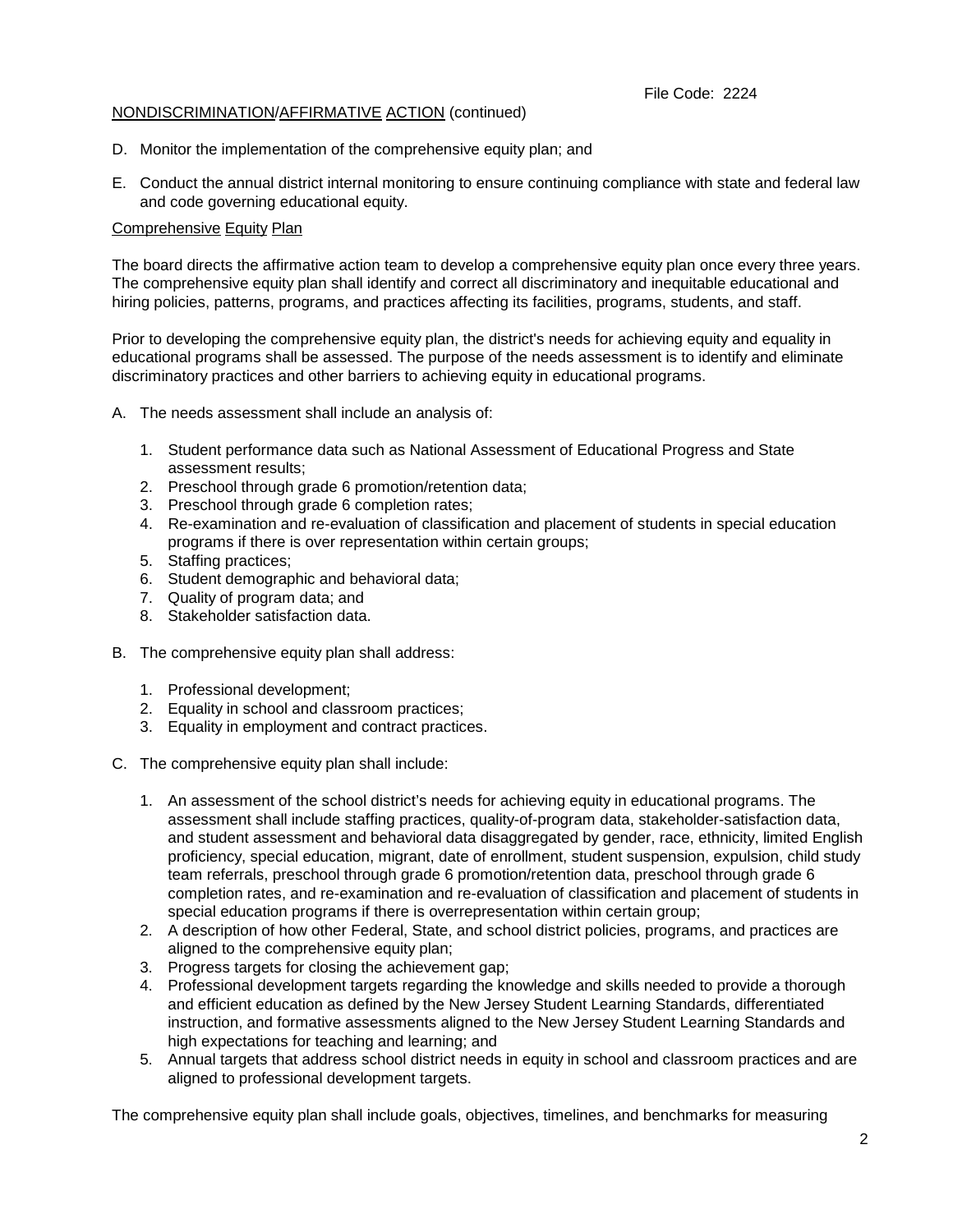## File Code: 2224

## NONDISCRIMINATION/AFFIRMATIVE ACTION (continued)

progress. The board shall submit the comprehensive equity plan to the executive county superintendent for approval and a copy of the comprehensive equity plan to the New Jersey Department of Education. The board shall initiate the comprehensive equity plan within 60 days of its approval, and shall implement the plan in accordance with the timelines approved by the Department.

## Harassment

The board of education shall maintain an instructional and working environment that is free from harassment of any kind. Administrators and supervisors will make it clear to all staff, students and vendors that harassment is prohibited. Sexual harassment shall be specifically addressed in the affirmative action inservice programs required by law for all staff.

Sexual harassment shall include, but not be limited to, unwelcome sexual advances, requests for sexual favors and other verbal or physical conduct of a sexual nature when:

- A. Submission to the conduct or communication is made a term or condition of employment or education;
- B. Submission to, or rejection of, the conduct or communication is the basis for decisions affecting employment and assignment or education;
- C. The conduct or communication has the purpose or effect of substantially interfering with an individual's work performance or education;
- D. The conduct or communication has the effect of creating an intimidating, hostile or offensive working or educational environment.

Sexual harassment of staff or children interferes with the learning process and will not be tolerated in the River Edge schools. Harassment by board members, employees, parents, students, vendors and others doing business with the district is prohibited. Any child or staff member who has knowledge of or feels victimized by sexual harassment should immediately report his/her allegation to the affirmative action officer or building principal. Anyone else who has knowledge of or feels victimized by sexual harassment should immediately report his/her allegation to the superintendent or board president. Employees whose behavior is found to be in violation of this policy will be subject to the investigation procedure which may result in discipline, up to and including dismissal. Other individuals whose behavior is found to be in violation of this policy will be subject to appropriate sanctions as determined and imposed by the superintendent/board. Law enforcement shall be summoned when appropriate. This policy statement on sexual harassment shall be distributed to all staff members.

Staff or students may file a formal grievance related to harassment on any of the grounds addressed in this policy. The affirmative action officer will receive all complaints and carry out a prompt and thorough investigation, and will protect the rights of both the person making the complaint and the alleged harasser.

Findings of discrimination or harassment will result in appropriate disciplinary action.

### School and Classroom Practices

- A. In implementing affirmative action, the district shall:
	- 1. Identify and correct the denial of equality of educational opportunities for students solely on the basis of any classification protected by law;
	- 2. Continually reexamine and modify, as may be necessary, its school and classroom programs; location and use of facilities; its curriculum development program and its instructional materials; availability of programs for children; and equal access of all eligible students to all extracurricular programs.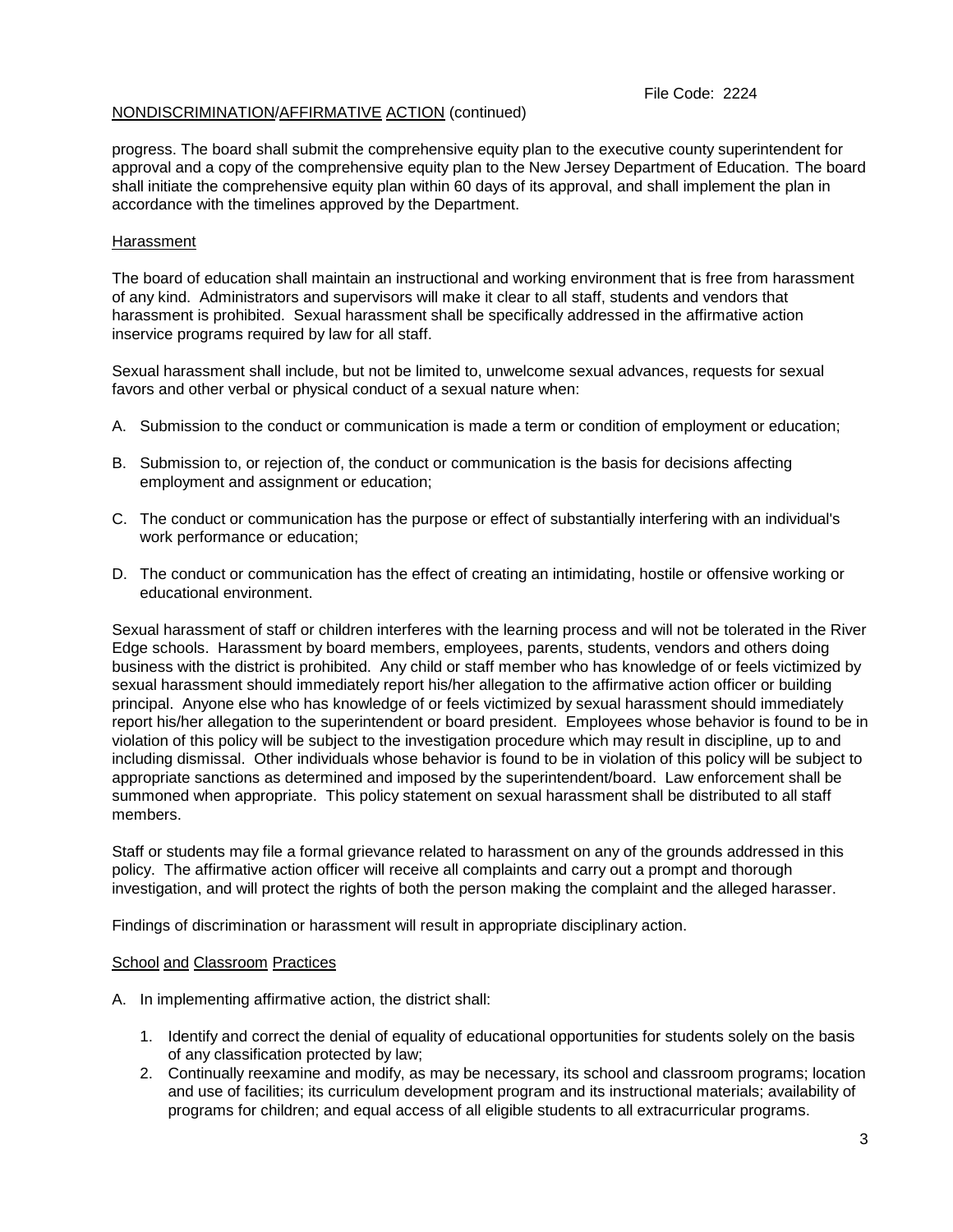# NONDISCRIMINATION/AFFIRMATIVE ACTION (continued)

- B. The board shall provide all students with equal and bias-free access to all school facilities, courses, programs, activities, and services, regardless of race, creed, color, national origin, ancestry, age, marital status, affectional or sexual orientation, gender, gender identity or expression, religion, disability, or socioeconomic status, by:
	- 1. Ensuring equal and barrier-free access to all school and classroom facilities;
	- 2. Attaining within each school minority representation that approximates the school district's overall minority representation. Exact apportionment is not required; the ultimate goal is a reasonable plan achieving the greatest degree of racial balance that is feasible and consistent with sound educational values and procedures;
	- 3. Utilizing on an annual basis a State-approved English language proficiency measure for determining the special needs of English language learners and their progress in learning English;
	- 4. Utilizing bias-free multiple measures for determining the special needs of students with disabilities;
	- 5. Ensuring support services, including intervention and referral services and school health services; and
	- 6. Ensuring a student is not discriminated against because of a medical condition. A student shall not be excluded from any education program or activity because of a long-term medical condition unless a physician certifies such exclusion is necessary. If excluded, the student shall be provided with equivalent and timely instruction that may include home instruction, without prejudice or penalty.

These topics are included in the student and instruction policies of the district at 5145.4 Equal Educational Opportunity, 6121 Nondiscrimination/Affirmative Action, and 6145 Extracurricular Activities.

#### Contract/Employment Practices

The district directs the superintendent to ensure that appropriate administrators implement the district's affirmative action policies by:

- A. Adhering to the administrative code in selection of vendors and suppliers; informing vendors and suppliers that their employees are bound by the district's affirmative action policies in their contacts with district staff and students;
- B. Continuing implementation and refinement of existing practices and affirmative action plans, making certain that all recruitment, hiring, evaluation, training, promotion, personnel-management practices and collective bargaining agreements are structured and administered in a manner that furthers equal employment opportunity principles and eliminates discrimination on any basis protected by law, holding inservice programs on affirmative action for all staff in accordance with law.

These topics are included in the business and noninstructional operations, and the personnel policies of the district at #3320 Purchasing Procedures, 3327 Relations with Vendors, 4111.1 and 4211.1 Nondiscrimination/Affirmative Action.

### Disabled

In addition to prohibiting educational and employment decisions based on nonapplicable disabling condition, the district shall, as much as feasible, make facilities accessible to disabled students, employees and members of the community as intended by Section 504 and as specified in the administrative code.

### Report on Implementation

The superintendent shall devise regulations, including grievance forms and procedures to implement the district's affirmative action policies. He/she shall report to the board annually on the effectiveness of this policy and the implementing procedures.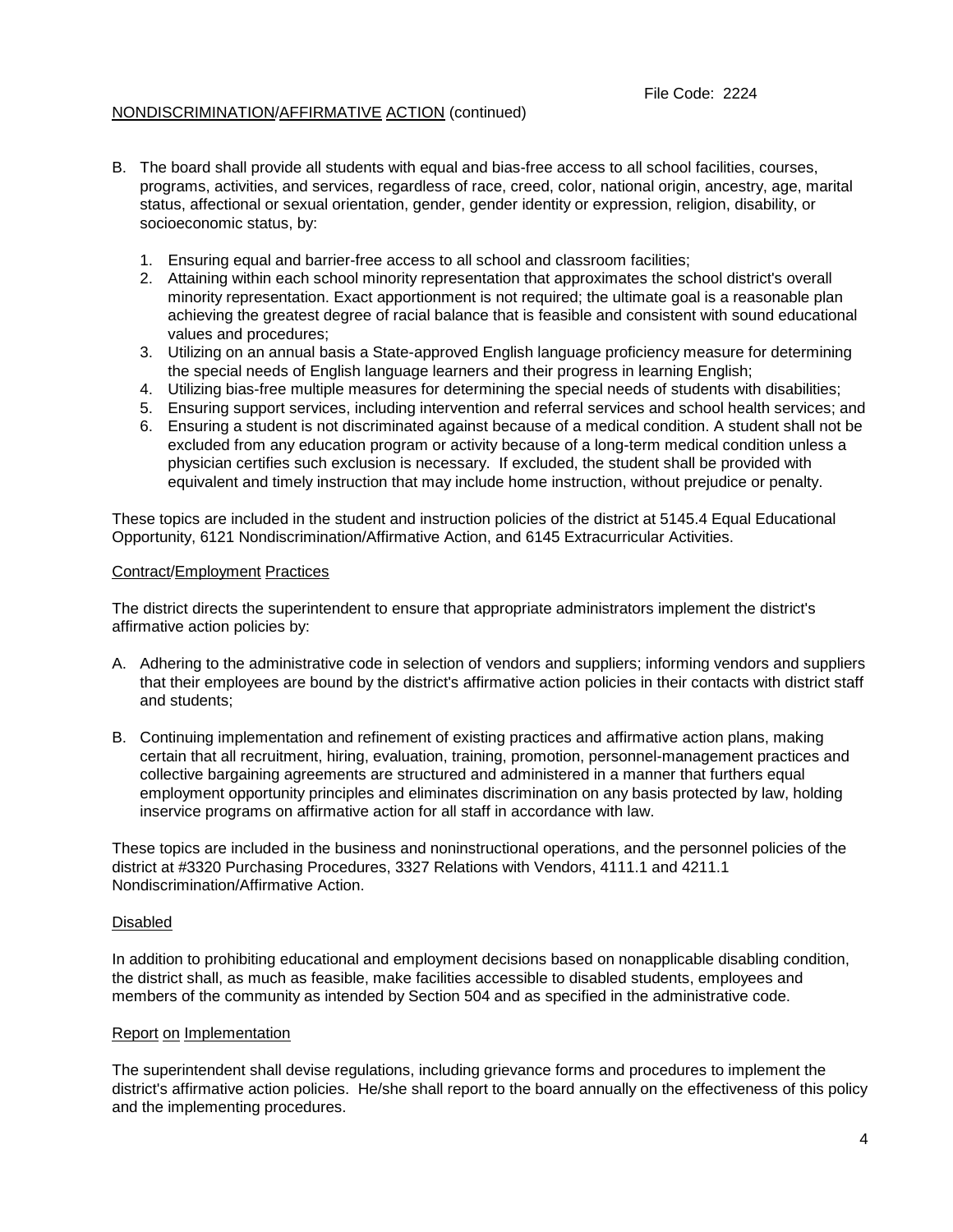## NONDISCRIMINATION/AFFIRMATIVE ACTION (continued)

| Adopted:             | October 24, 1990                                             |
|----------------------|--------------------------------------------------------------|
| Revised:             | April 10, 1996, May 7, 2003, January 7, 2004, March 2, 2016, |
|                      | September 21, 2016                                           |
| NJSBA Review/Update: | August 2017                                                  |
| Readopted:           | September 27, 2017                                           |

## Key Words

Affirmative Action, Discrimination, Americans With Disabilities Act, Access, Nondiscrimination, Sexual Harassment, Harassment, Equal Educational Opportunity, Domestic Partnership Act

| Legal References: N.J.S.A. 2C:16-1                                      |                                                                                                                                                               | <b>Bias intimidation</b>                                                     |
|-------------------------------------------------------------------------|---------------------------------------------------------------------------------------------------------------------------------------------------------------|------------------------------------------------------------------------------|
|                                                                         | N.J.S.A. 2C:33-4                                                                                                                                              | Harassment                                                                   |
|                                                                         | N.J.S.A. 10:5-1 et seq.                                                                                                                                       | Law Against Discrimination                                                   |
|                                                                         | N.J.S.A. 18A:6-5                                                                                                                                              | Inquiry as to religion and religious tests prohibited                        |
|                                                                         | N.J.S.A. 18A:6-6                                                                                                                                              | No sex discrimination                                                        |
|                                                                         | N.J.S.A. 18A:18A-17                                                                                                                                           | Facilities for handicapped persons                                           |
|                                                                         | N.J.S.A. 18A:26-1                                                                                                                                             | Citizenship of teachers, etc.                                                |
|                                                                         | N.J.S.A. 18A:26-1.1                                                                                                                                           | Residence requirements prohibited                                            |
|                                                                         | N.J.S.A. 18A:29-2                                                                                                                                             | Equality of compensation for male and female teachers                        |
|                                                                         | N.J.S.A. 18A:35-1 et seq.                                                                                                                                     | Curriculum and courses                                                       |
|                                                                         | N.J.S.A. 18A:37-14                                                                                                                                            | Harassment, intimidation, and bullying defined;                              |
|                                                                         | through -19                                                                                                                                                   | definitions                                                                  |
|                                                                         | N.J.S.A. 18A:36-20                                                                                                                                            | Discrimination; prohibition                                                  |
|                                                                         | N.J.S.A. 18A:38-5.1                                                                                                                                           | Attendance at school                                                         |
|                                                                         | <u>N.J.S.A.</u> 26:8A-1 <u>et seq</u> .                                                                                                                       | Domestic Partnership Act                                                     |
|                                                                         | <u>N.J.A.C.</u> 5:23-1 <u>et seq.</u>                                                                                                                         | Uniform construction code                                                    |
|                                                                         | N.J.A.C. 6A:7-1.1 et seq.                                                                                                                                     | Managing for Equality and Equity in Education                                |
|                                                                         | See particularly:                                                                                                                                             |                                                                              |
|                                                                         | N.J.A.C. 6A:7-1.4,                                                                                                                                            |                                                                              |
|                                                                         | $-1.5, -1.6, -1.7, -1.8$                                                                                                                                      |                                                                              |
|                                                                         |                                                                                                                                                               | N.J.A.C. 6A:30-1.1 et seq. Evaluation of the Performance of School Districts |
|                                                                         | New Jersey State Constitution, Article I, Paragraph 5 Title VI of the Civil Rights Act of<br>1964 (42 U.S.C. §§ 2000 et seq. Executive Order 11246 as amended |                                                                              |
| 29 U.S.C.A. 201 § 206 - Equal Pay Act of 1963 as amended                |                                                                                                                                                               |                                                                              |
| 20 U.S.C.A. 1681 et seq. - Title IX of the Education Amendments of 1972 |                                                                                                                                                               |                                                                              |
|                                                                         | 42 U.S.C.A. 2000e et seq. - Title VII of the Civil Rights Act of 1964 as amended by the<br><b>Equal Employment Opportunities Act of 1972</b>                  |                                                                              |
|                                                                         | 29 U.S.C.A. 794 et seq. - Section 504 of the Rehabilitation Act of 1973                                                                                       |                                                                              |
|                                                                         |                                                                                                                                                               | 20 U.S.C.A. 1401 et seq. - Individuals with Disabilities Education Act       |

42 U.S.C.A. 12101 et seq. - Americans with Disabilities Act (ADA)

Meritor Savings Bank v. Vinson, 477 U.S. 57 (1986)

School Board of Nassau County v. Arline, 480 U.S. 273 (1987)